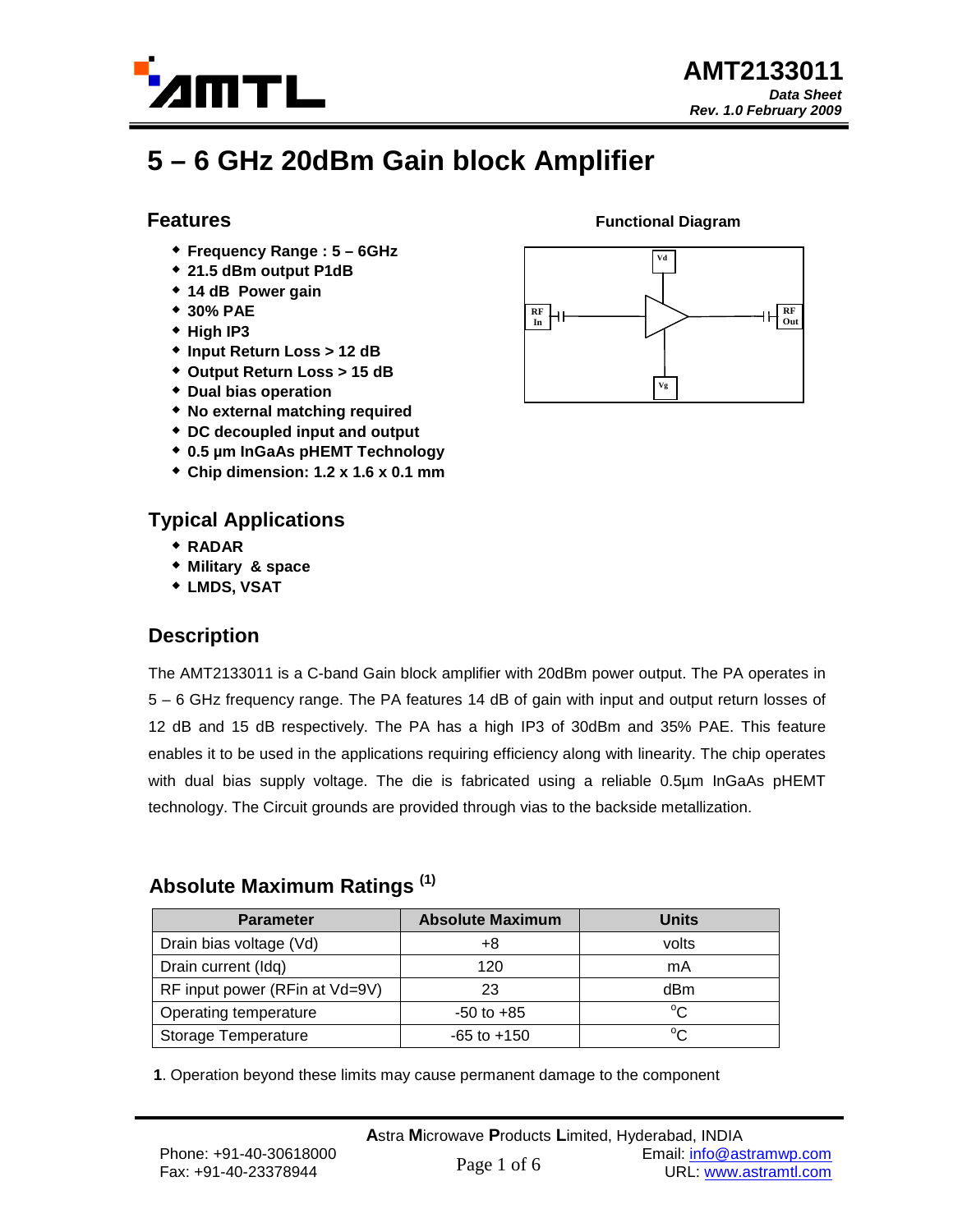

## **Electrical Specifications**<sup>(1)</sup> @ T<sub>A</sub> = 25 °C, V<sub>d</sub> = 8V, V<sub>g</sub> = -0.9V, Zo =50 Ω

| <b>Parameter</b>                   | Typ.     | <b>Units</b> |
|------------------------------------|----------|--------------|
| <b>Frequency Range</b>             | $5 - 6$  | GHz          |
| Gain                               | 14       | dВ           |
| <b>Gain Flatness</b>               | $+/-0.3$ | dB           |
| Output Power (P1 dB)               | 21.5     | dBm          |
| Input Return Loss                  | 12       | dB           |
| <b>Output Return Loss</b>          | 15       | dВ           |
| Saturated output power (Psat)      | 22.5     | dBm          |
| Output Third Order Intercept (IP3) | 30       | dBm          |
| Power Added Efficiency (PAE)       | 30%      |              |
| Supply Current(Idq)                | 60       | mA           |

#### **Note:**

1. Electrical specifications as measured in test fixture.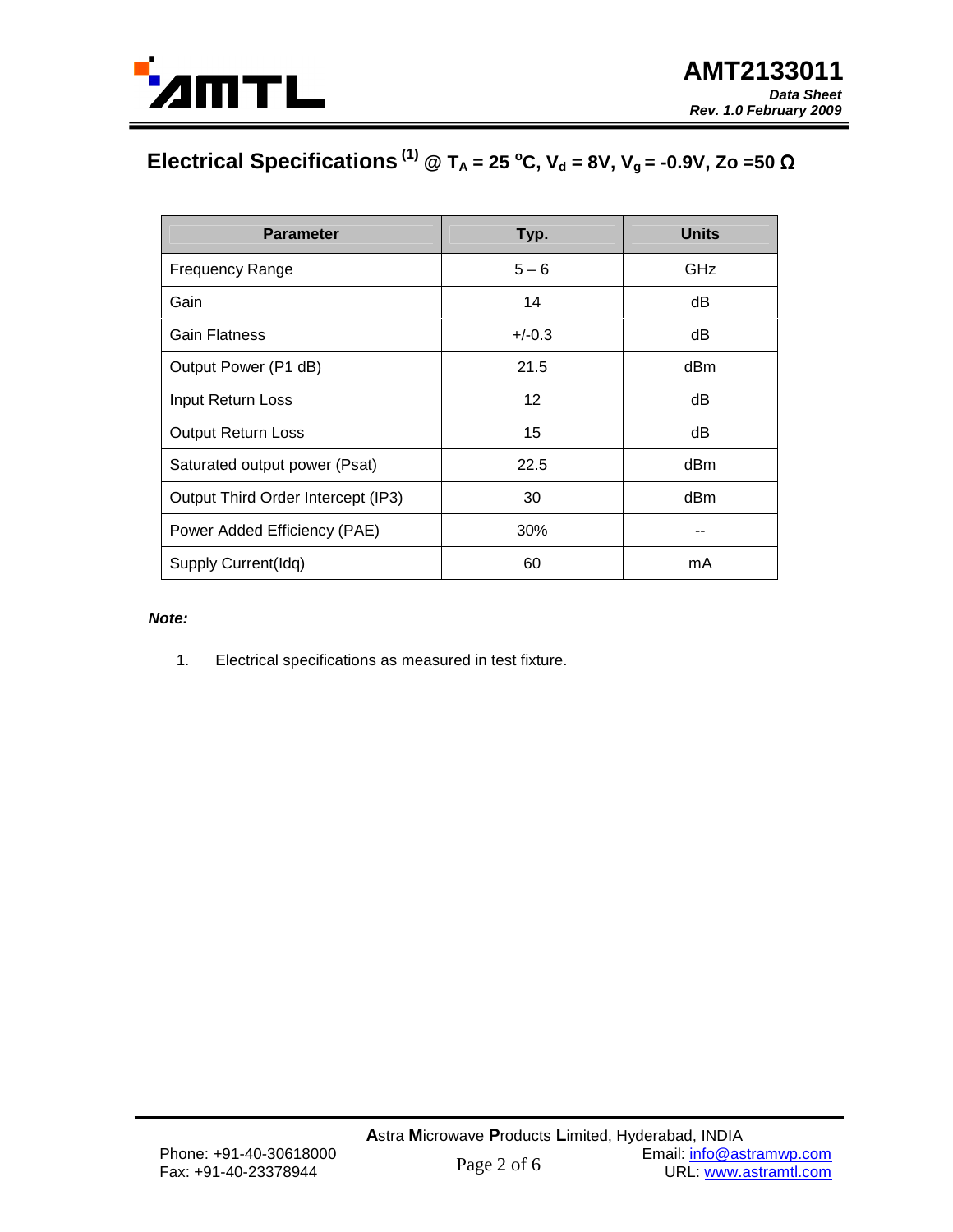

**AMT2133011 Data Sheet Rev. 1.0 February 2009**

### **Test fixture data**

 $V_d = 8V$ ,  $V_q = -0.9V$ , Total Current =60ma,  $T_A = 25\text{ }^{\circ}\text{C}$ 



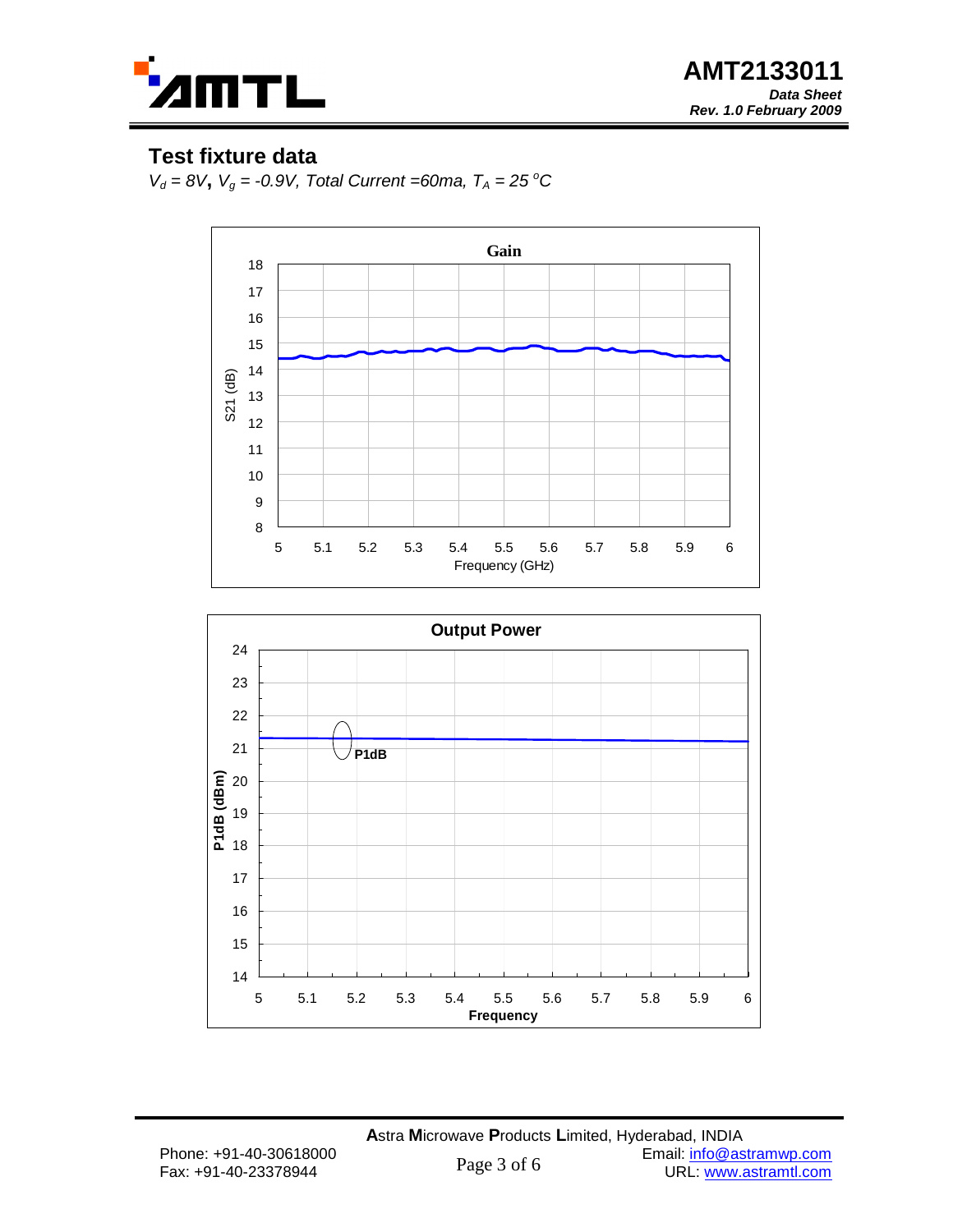

**AMT2133011 Data Sheet Rev. 1.0 February 2009**

### **Test fixture data**

 $V_d = 8V$ ,  $V_q = -0.9V$ , Total Current =60ma,  $T_A = 25\text{ }^{\circ}\text{C}$ 



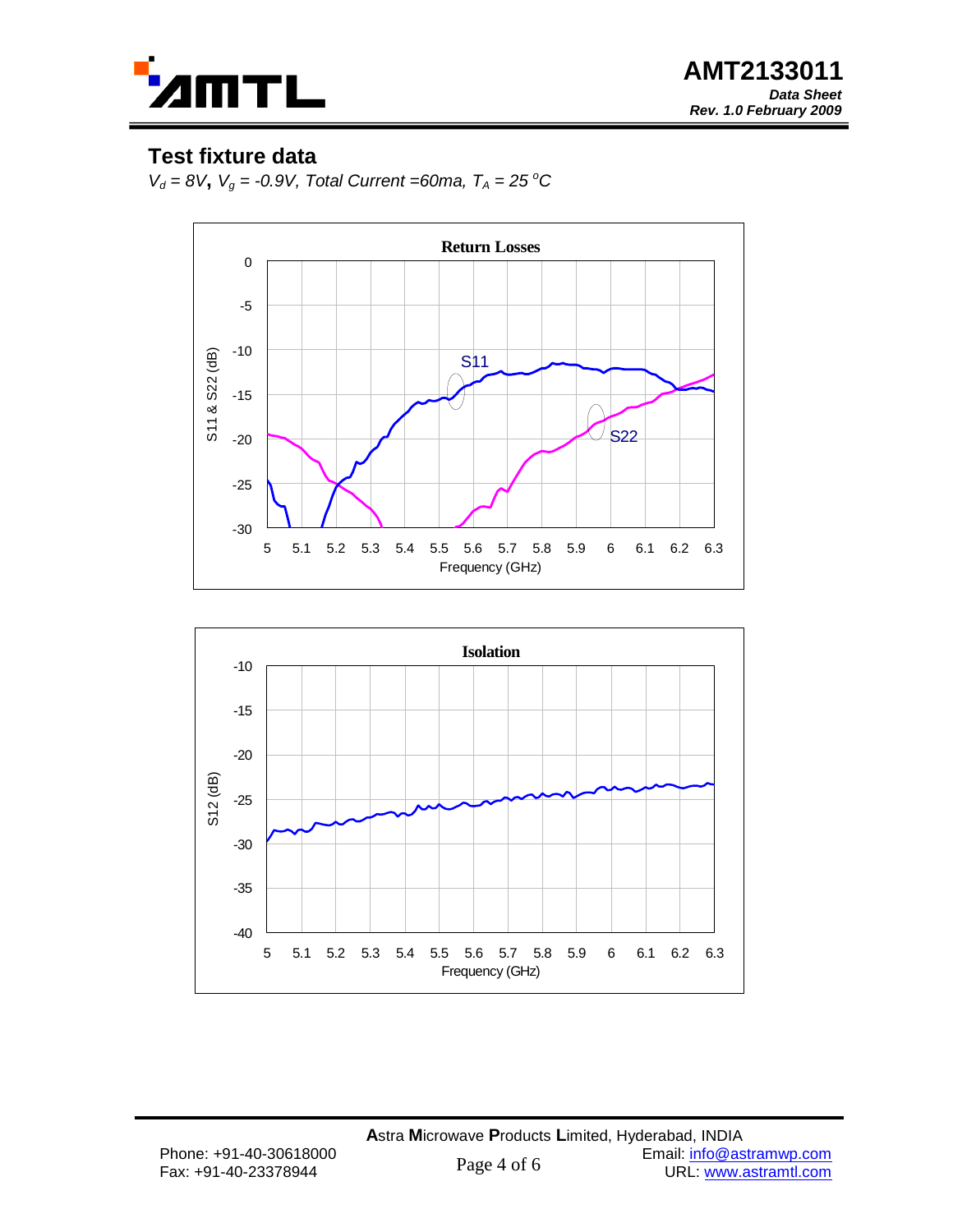

## **Bond Pad Locations**



#### **Units:** millimeters

**Note:**

- 1. All RF and DC bond pads are 100µm x 100µm
- 2. Pad no. 1 : RF IN
- 3. Pad no. 4 : Drain voltage( $V_d$ )
- 4. Pad no. 5 : RF Output
- 5. Pad no. 7 : Gate voltage  $(V_q)$